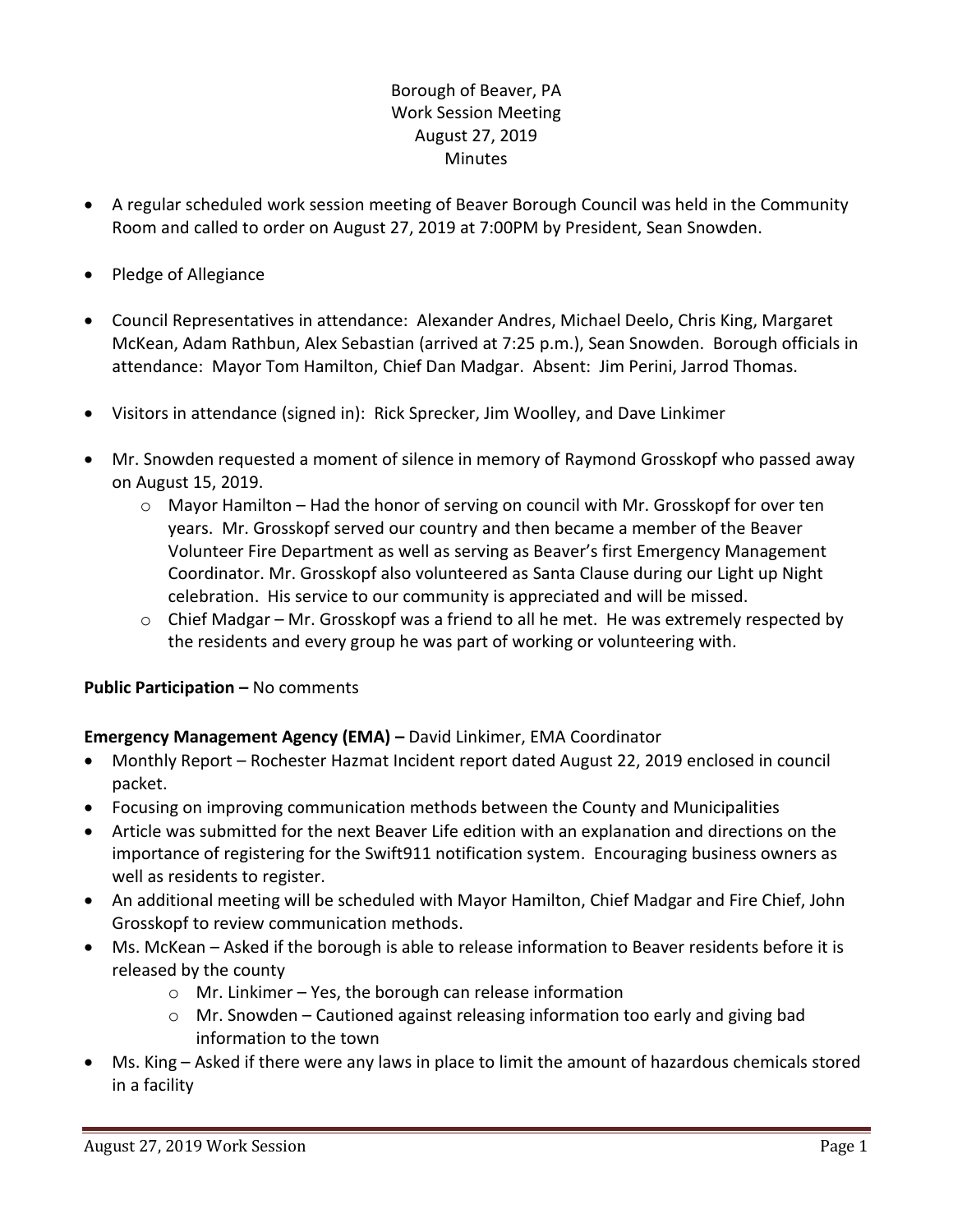- $\circ$  Mr. Linkimer Yes, there are numerous laws although this building had been abandoned and had collapsed.
- Ms. McKean Asked if the members of the Beaver Chamber of Commerce could be notified of alerts who may not live in Beaver
	- $\circ$  Mr. Linkimer Business owners can register their business addresses through Swift911 to get notifications of their business location. Residents are encouraged to register for multiple addresses (school, work, etc.) Instructions will be added to the Beaver Life magazine and posted on all social media.
- Ms. McKean Suggested utilizing additional social media to release information

# **Council Committee:**

# **Public Safety/Code Enforcement –** No report

## **Finance –**

 Chief Madgar stated Mr. Kennedy, Finance Manager, emailed Mr. Perini the preliminary budget. The budget will be presented at the next council meeting for review.

# **Highway –**

- Chief Madgar
	- $\circ$  Per Mr. Martone, the Second Street paving should be started by the end of September
	- $\circ$  Meeting scheduled for Friday, August 30<sup>th</sup> with Columbia Gas, Mr. Martone and Mayor Hamilton to review Navigation and Canal Street gas line replacement. Will keep council informed.
- Mayor Hamilton
	- o Number of gas leaks is causing delays. Columbia Gas is upgrading to higher pressure in smaller pipes which is causing stress on the pipes. This is why they are putting regulators on all the systems.
- Mr. Sprecker
	- $\circ$  Second Street curb and sidewalk repairs 34 of the 36 residents have been contacted regarding the repairs that are needed.

## **General Government –**

- Mr. Snowden Suggesting the Historic Preservation Plan Ad Hoc Committee be tabled since the report is not ready to be presented. This is an important review for council to consider. Need to be sure there is a variety of people on the ad hoc committee.
	- o Mr. Deelo the State Historic group will be making a presentation at the September 9, 2019 HARB meeting.
	- $\circ$  Chief Madgar Need to be sure that council has the final decision on what is being considered in the Historic Preservation Plan.
- Mr. Snowden Asked for any update on using iPads for council
	- o Mr. Sebastian Would the documents, such as Excel be compatible with iPads?
	- $\circ$  Mr. Rathbun A separate software would need to be purchased
	- o General discussion of pros and cons